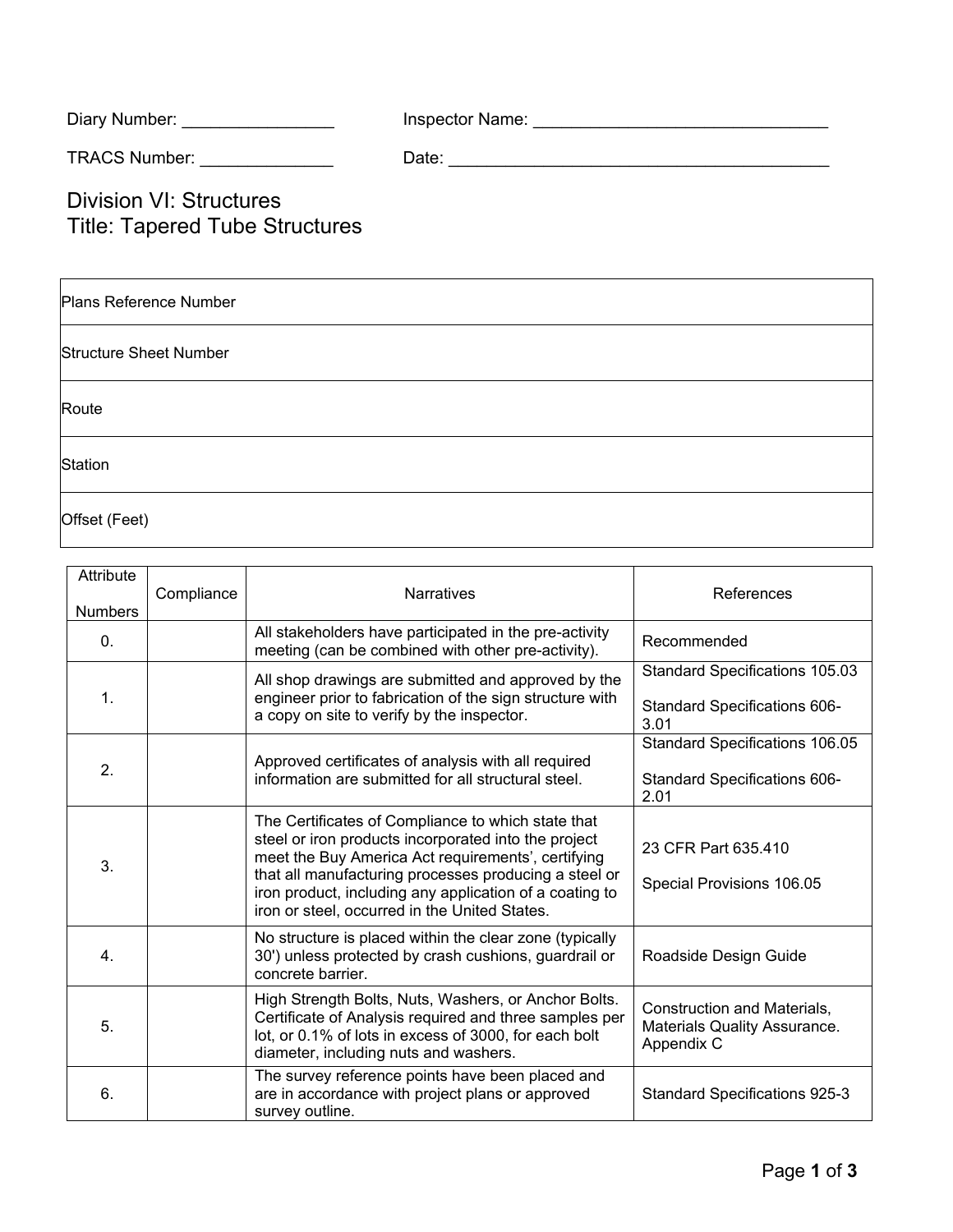| 7.  | The offset from the roadway and or edge line is in<br>accordance with the project plans or approved<br>change.                                          | Standard Specifications 606-1                               |
|-----|---------------------------------------------------------------------------------------------------------------------------------------------------------|-------------------------------------------------------------|
| 8.  | Blue stake / AZ811 is done prior to any excavation<br>(locating utility lines, pipes, box culverts, sleeves<br>$etc.$ ).                                | <b>Standard Specifications 107.15</b>                       |
|     |                                                                                                                                                         | <b>Plan Sheets</b>                                          |
| 9.  | The drilled shaft foundation dimensions are in<br>accordance with the project plans.                                                                    | Standard Specifications 606-<br>3.05                        |
|     |                                                                                                                                                         | Standard Specifications 609-1                               |
|     | Reinforcing steel bars conforms to ASTM A-615,<br>Grade 40.                                                                                             | Signing and Marking Standard<br>Drawings S-11 (1 or 3 of 4) |
| 10. |                                                                                                                                                         | Special Provisions 606-2.07                                 |
|     |                                                                                                                                                         | Standard Specifications 606-<br>2.07                        |
| 11. | 25' of bare copper coil ground wire #4 AWG is<br>installed in the foundation before placement of<br>concrete.                                           | Signing and Marking Standard<br>Drawings S-11 (1 or 3 of 4) |
| 12. | All anchor bolts for the sign foundation are in<br>accordance with the specified requirements. ASTM                                                     | Signing and Marking Standard<br>Drawings S-11               |
|     | A36                                                                                                                                                     | Standard Specifications 606-<br>2.05                        |
| 13. | All bolts, nuts and washers shall be cadmium plated<br>in accordance with (ASTM B 766 or Zinc plated with<br>the requirements of ASTM B 633)            | <b>Signing and Marking Standard</b><br>Drawings S-11        |
|     |                                                                                                                                                         | Standard Specifications 606-<br>2.05                        |
|     | Concrete for all sign structure foundations shall be<br>Class "S" (3000 PSI unless otherwise stated)<br>conforming to the requirements of Section 1006. | <b>Signing and Marking Standard</b><br>Drawings S-11        |
| 14. |                                                                                                                                                         | <b>Standard Specifications 1006</b>                         |
|     |                                                                                                                                                         | Standard Specifications 606-<br>2.06                        |
|     | Concrete is placed and finished in accordance with<br>the drilled shaft requirements.                                                                   | Standard Specifications 609-<br>1.01                        |
| 15. |                                                                                                                                                         | <b>Standard Specifications 609-</b><br>3.07(B)              |
|     | An approved curing method is applied to the top of<br>the drilled shaft.                                                                                | <b>Standard Specifications 1006-</b>                        |
| 16. |                                                                                                                                                         | 2.05                                                        |
|     | The copper ground wire is connected to the pole                                                                                                         | Standard Specifications 1006-6                              |
| 17. | ground screw located in the hand hole after structure<br>columns are installed.                                                                         | Signing and Marking Standard<br>Drawings S-11 (2 or 4 of 4) |
| 18. | All high strength connection bolts are tightened in<br>accordance with AISC requirements (turn-of-nut<br>method or calibrated wrench method).           | Signing and Marking Standard<br>Drawings S-11 (1 or 3 of 4) |
| 19. | The beam splice is bolted together with size Grade A<br>325 Hex bolts with Nuts & Washers torqued to the<br>manufacturer's requirements.                | Signing and Marking Standard<br>Drawings S-11 (4 of 4)      |